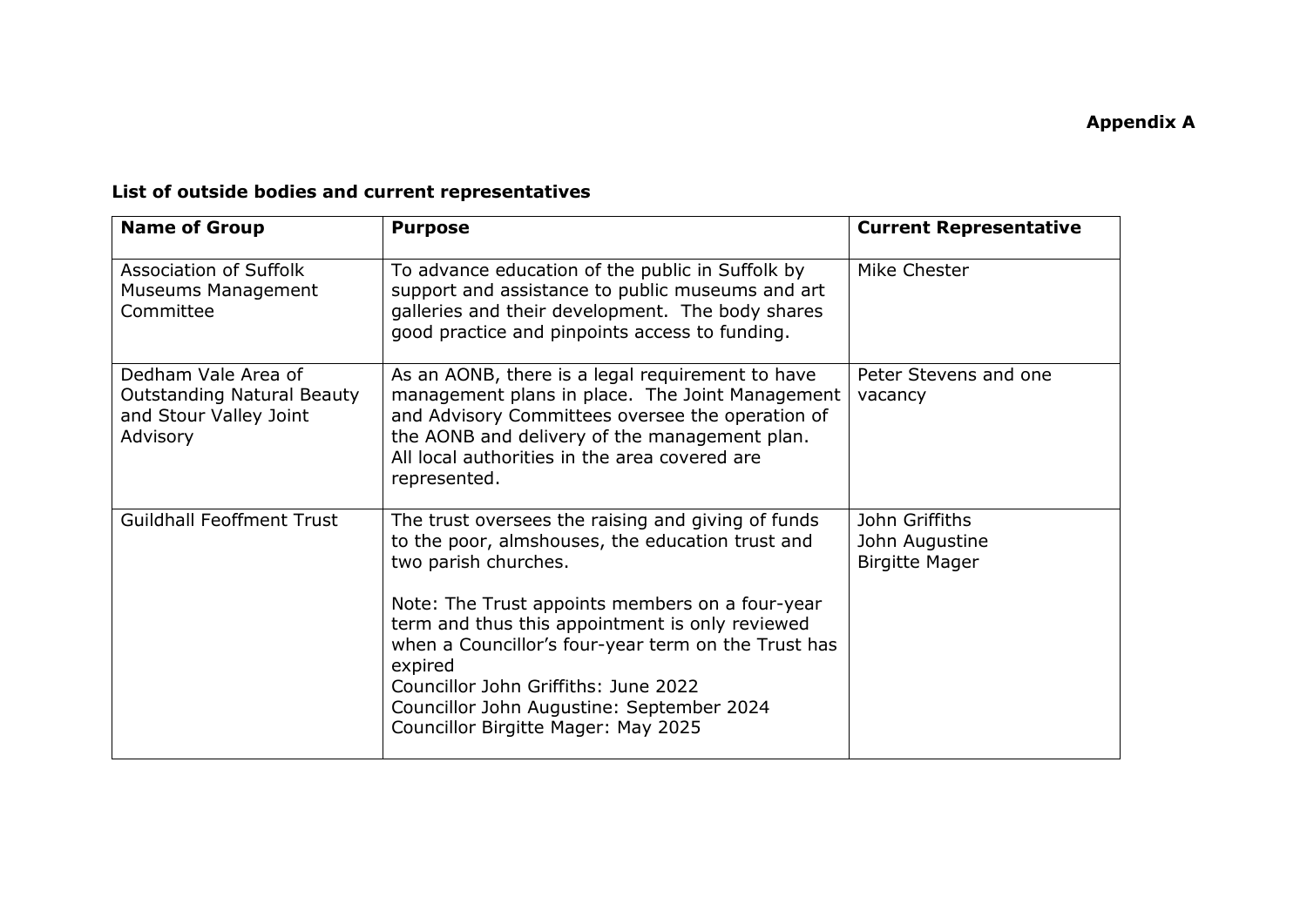| <b>Name of Group</b>                        | <b>Purpose</b>                                                                                                                                                                                                                    | <b>Current Representative</b>                            |
|---------------------------------------------|-----------------------------------------------------------------------------------------------------------------------------------------------------------------------------------------------------------------------------------|----------------------------------------------------------|
| Burnt Fen Internal Drainage<br>Board (IDB)  | Statutory body with responsibility to provide water<br>level management and flood protection for the<br>benefit of the West Suffolk district.                                                                                     | Don Waldron                                              |
| Lakenheath Internal<br>Drainage Board (IDB) | Statutory body with responsibility to provide water<br>level management and flood protection for the<br>benefit of the West Suffolk district.                                                                                     | Stephen Frost and two<br>vacancies                       |
| Mildenhall Internal Drainage<br>Board (IDB) | Statutory body with responsibility to provide water<br>level management and flood protection for the<br>benefit of the West Suffolk district.                                                                                     | Andy Neal, Richard Alecock,<br>Ian Shipp and one vacancy |
| King Edward VI Grammar<br>School            | The Trustees provide support in ways not provided<br>by the LA - such as bursaries, sports or music<br>support etc. In the past year the Trust have<br>reviewed their representation and now only one<br>appointment is required. | <b>Robert Everitt</b><br>(Substitute: Patrick Chung)     |
| <b>Mildenhall Community</b><br>Association  | To supply services to the community.                                                                                                                                                                                              | Ian Shipp                                                |
| Mildenhall Museum Trust                     | The Trustees will be involved in policy making,<br>financial decisions, the long-term care of the<br>museum collections and the future of the museum.                                                                             | <b>Richard Alecock</b>                                   |
| <b>National Horseracing</b><br>Museum       | To consider various management issues of the<br>Museum and to liaise between the Council and the<br>Museum, including the development of the Palace<br>House site.                                                                | <b>Robert Nobbs</b>                                      |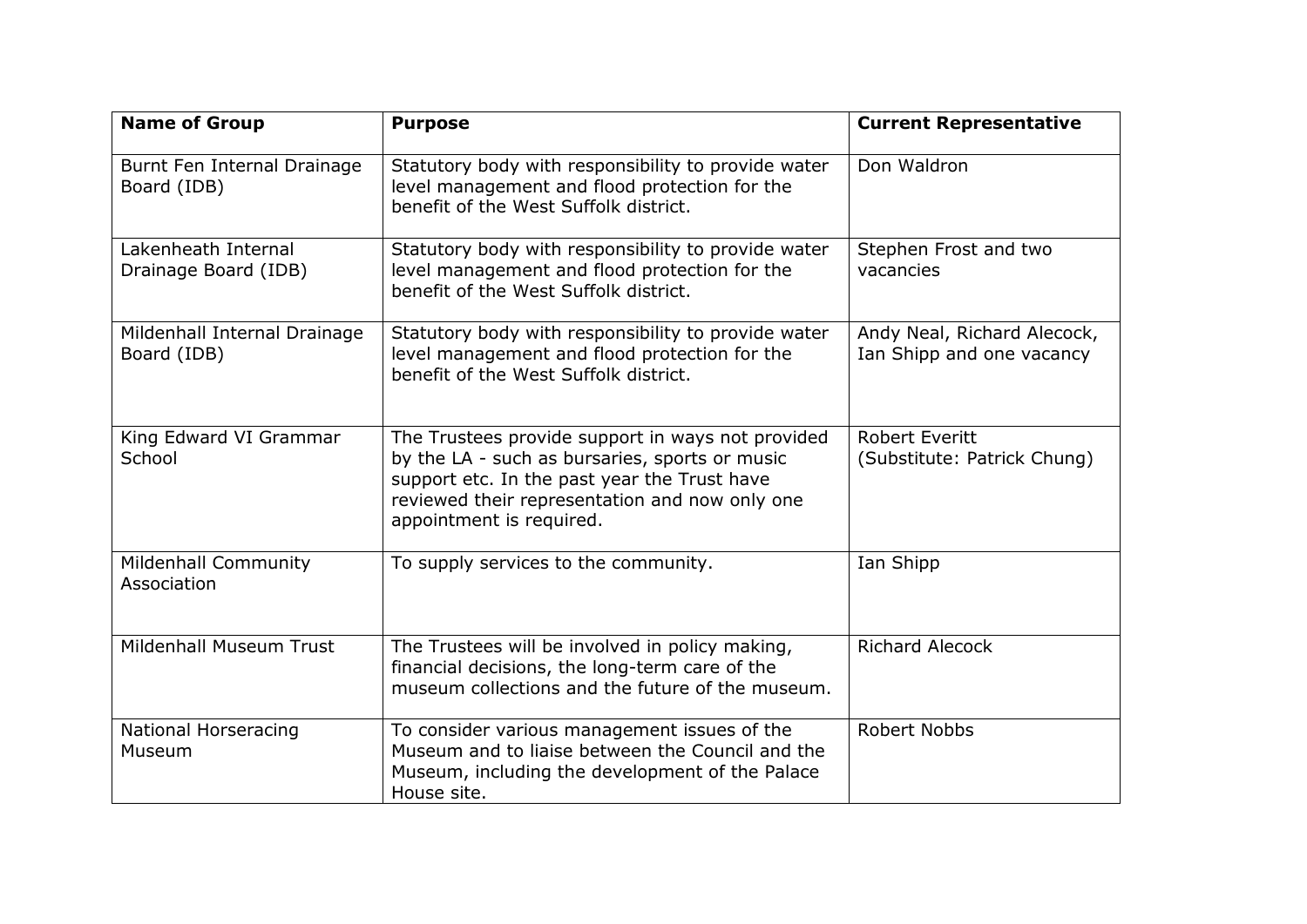| <b>Name of Group</b>                                | <b>Purpose</b>                                                                                                                                                                                                               | <b>Current Representative</b>                                                 |
|-----------------------------------------------------|------------------------------------------------------------------------------------------------------------------------------------------------------------------------------------------------------------------------------|-------------------------------------------------------------------------------|
| West Suffolk Citizens Advice                        | Oversees the way the CAB delivers advice and<br>support services throughout West Suffolk.                                                                                                                                    | Patrick Chung and Brian<br>Harvey                                             |
| Theatre Royal Board of<br>Management                | Promote, maintain, improve and advance<br>education, particularly by encouragement of the<br>arts.                                                                                                                           | Diane Hind                                                                    |
| West Stow Anglo Saxon<br><b>Village Trust</b>       | To preserve and restore for the benefit of the<br>public, the settlement and to advance education in<br>environmental archaeology with special reference<br>to the settlement.                                               | Sarah Broughton, Simon<br>Brown, Stephen Frost, Susan<br>Glossop, Ian Houlder |
| Aspal Close Working Group                           | To advise on the management of the Aspal Close<br>Local Nature Reserve.                                                                                                                                                      | Don Waldron                                                                   |
| <b>Brandon Heritage Centre</b>                      | The Centre celebrates the three main industries of<br>the area (flint, fur and forestry). The collection<br>offers a unique view of the Town's colourful history.                                                            | Phil Wittam                                                                   |
| <b>Brandon Remembrance</b><br><b>Playing Fields</b> | Oversees the running of the playing fields.                                                                                                                                                                                  | David Palmer                                                                  |
| George Savage Trust                                 | The George Savage Trust was set up in 1939<br>following a bequest made by Mr George Savage. It<br>has responsibility for the care and maintenance of<br>the five cottages on Cavendish Green (known as<br>Hyde Park Corner). | Adele Wayman (non-elected<br>Councillor)                                      |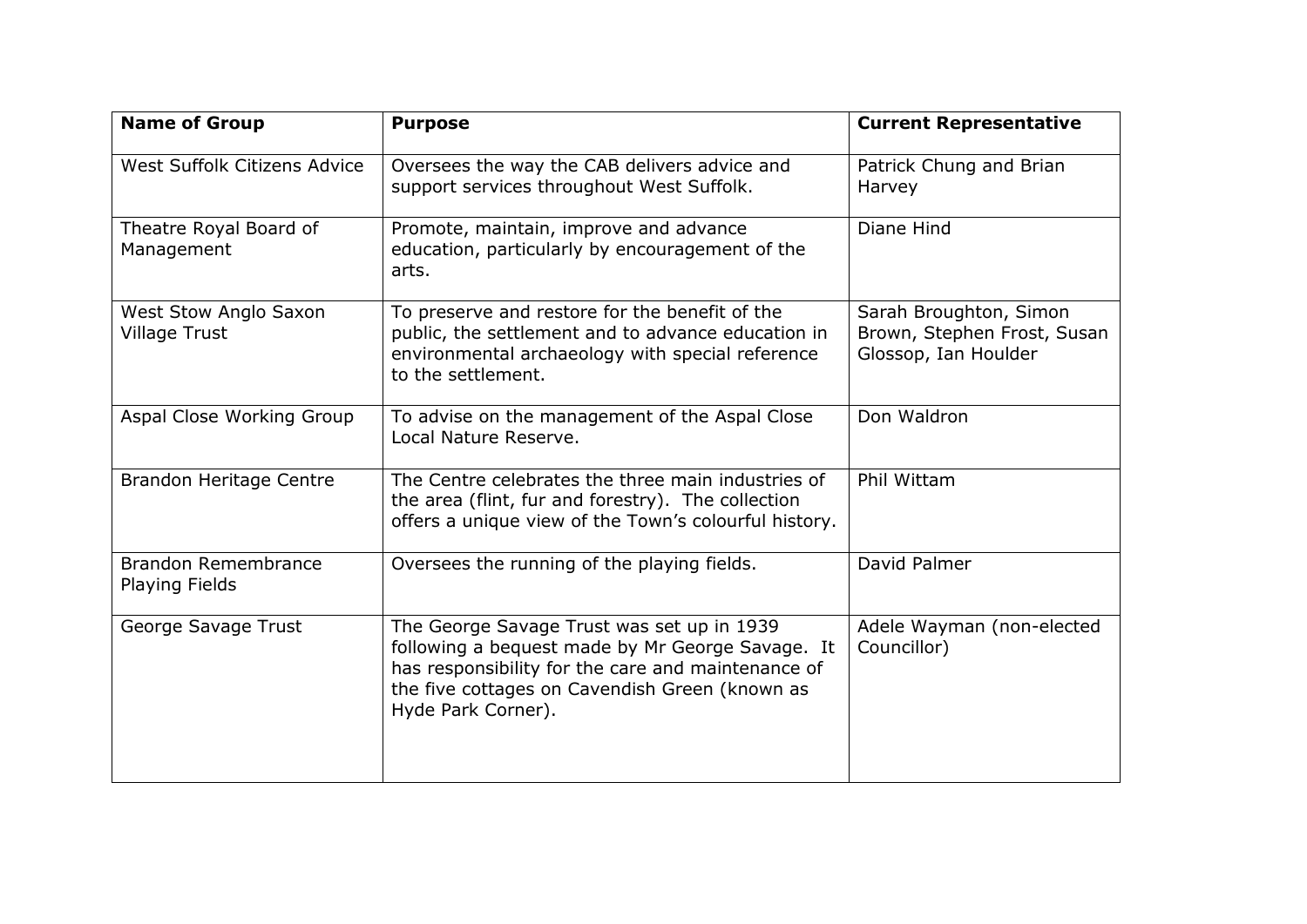| <b>Name of Group</b>                        | <b>Purpose</b>                                                                                                                                                                                                                                                                                                                                                                                                                                            | <b>Current Representative</b>                       |
|---------------------------------------------|-----------------------------------------------------------------------------------------------------------------------------------------------------------------------------------------------------------------------------------------------------------------------------------------------------------------------------------------------------------------------------------------------------------------------------------------------------------|-----------------------------------------------------|
| Home of Horseracing Trust                   | To ensure the views of the Council are properly and<br>directly represented on the Trust, which is charged<br>with the development of the Home of Horseracing<br>project.                                                                                                                                                                                                                                                                                 | Andy Drummond                                       |
| Southgate Community<br>Partnership          | Southgate Community Centre was handed over<br>from St Edmundsbury Borough Council to the<br>people of Southgate in October 2011. The Centre<br>is now run for the community by the Southgate<br>Community Partnership (SCP), which is a group of<br>trustees made up of four representatives each from<br>the Southgate Church and from the wider<br>community, as well as a representative from both<br>Suffolk County Council and West Suffolk Council. | Patrick Chung                                       |
| St John's Centre                            | To manage the St John's Centre, for mainly<br>educational and religious purposes for the benefit of<br>children and adults in the local area.                                                                                                                                                                                                                                                                                                             | John Augustine                                      |
| <b>Stiff's Almshouses Charity</b>           | Oversees how the income from the proceeds of sale<br>of the almshouses is applied for the benefit of poor<br>women.                                                                                                                                                                                                                                                                                                                                       | Anne Bell (non-elected<br>Councillor)               |
| <b>Suffolk Health Scrutiny</b><br>Committee | Suffolk County Council is responsible in Suffolk for<br>undertaking local government scrutiny of health<br>provision. It has established a Committee for this<br>purpose, with representation from the Overview &<br>Scrutiny Committees of the District/Borough<br>Councils in the County.                                                                                                                                                               | <b>Margaret Marks</b><br>(Substitute: Mike Chester) |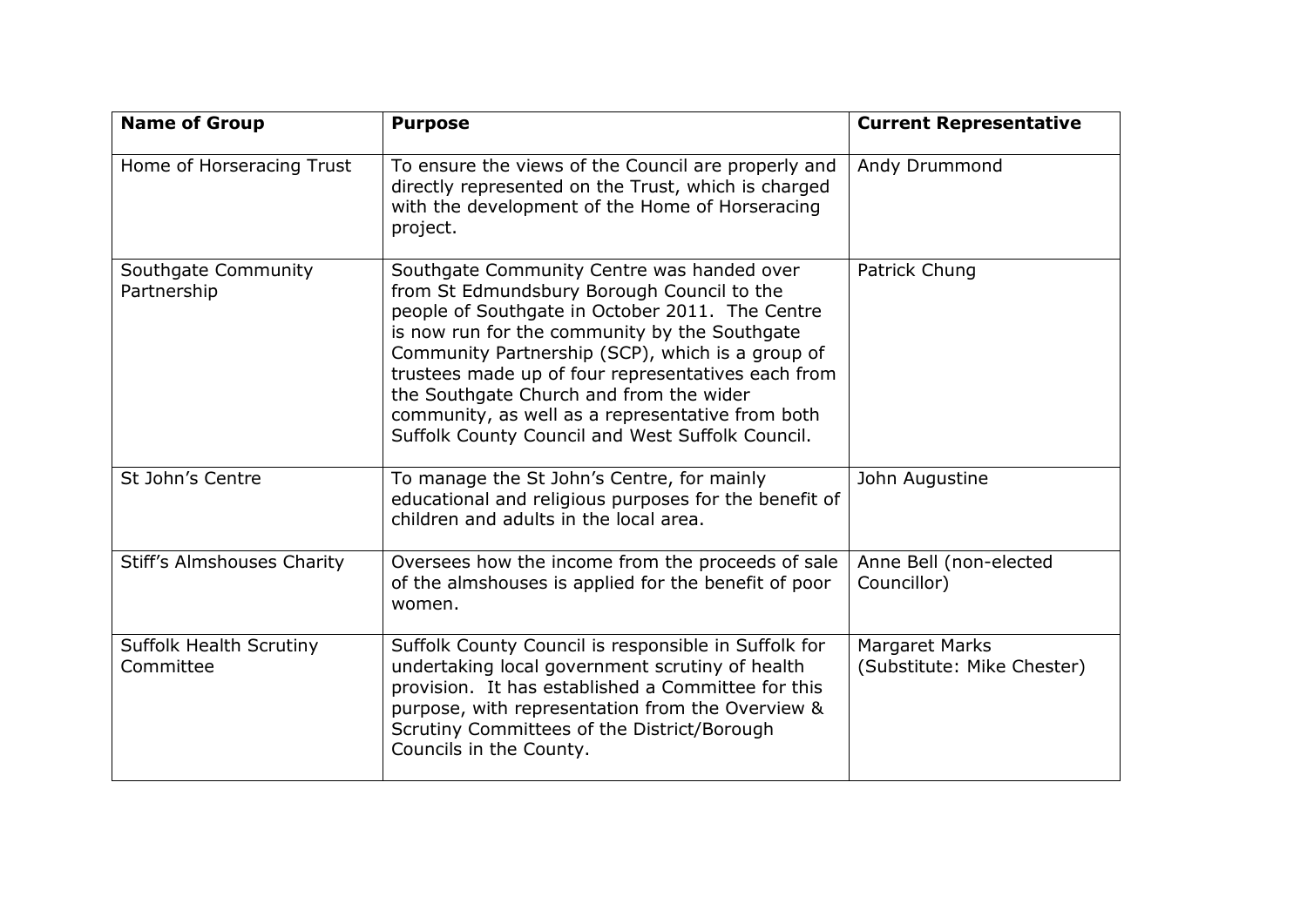| <b>Name of Group</b>                        | <b>Purpose</b>                                                                                                                                                                                                                                                                                                                                                                                                                                                  | <b>Current Representative</b>                  |
|---------------------------------------------|-----------------------------------------------------------------------------------------------------------------------------------------------------------------------------------------------------------------------------------------------------------------------------------------------------------------------------------------------------------------------------------------------------------------------------------------------------------------|------------------------------------------------|
| Suffolk Police and Crime<br>Panel           | Reviewing and scrutinising the decisions and other<br>actions of the statutory functions of the Suffolk<br>Police and Crime Commissioner, providing both<br>support and challenge.<br>Note: This appointment is made on the basis of the<br>political balance, as it applies across the whole of<br>Suffolk. Prior to the 2021 elections, we were<br>required to appoint one conservative and one<br>independent member.                                        | James Lay<br>(Substitute: John Burns)          |
| Abbey of St Edmund<br>Heritage Partnership  | To support the management of the Abbey of St<br>Edmund and River Lark area, enhancing the<br>existing site to support public enjoyment of it.                                                                                                                                                                                                                                                                                                                   | <b>Robert Everitt</b>                          |
| Brecks, Fen Edge and Rivers<br><b>Board</b> | The board oversees the delivery of a funding<br>scheme to protect and enhance the brecks<br>landscape. In September 2019, it was confirmed<br>they had been successful in applying for a £2m<br>grant for a £3.5m scheme. West Suffolk is a<br>named party to the grant and board.                                                                                                                                                                              | Sarah Broughton<br>(Substitute: Peter Stevens) |
| <b>District Council's Network</b>           | The District Councils' Network is a cross-party<br>member led network of 199 district councils. It is a<br>Special Interest Group of the Local Government<br>Association (LGA), and provides a single voice for<br>district councils within the LGA. It lobbies central<br>government, the political parties and other<br>stakeholders directly on behalf of its members, as<br>well as commissioning research, providing support<br>and sharing best practice. | John Griffiths                                 |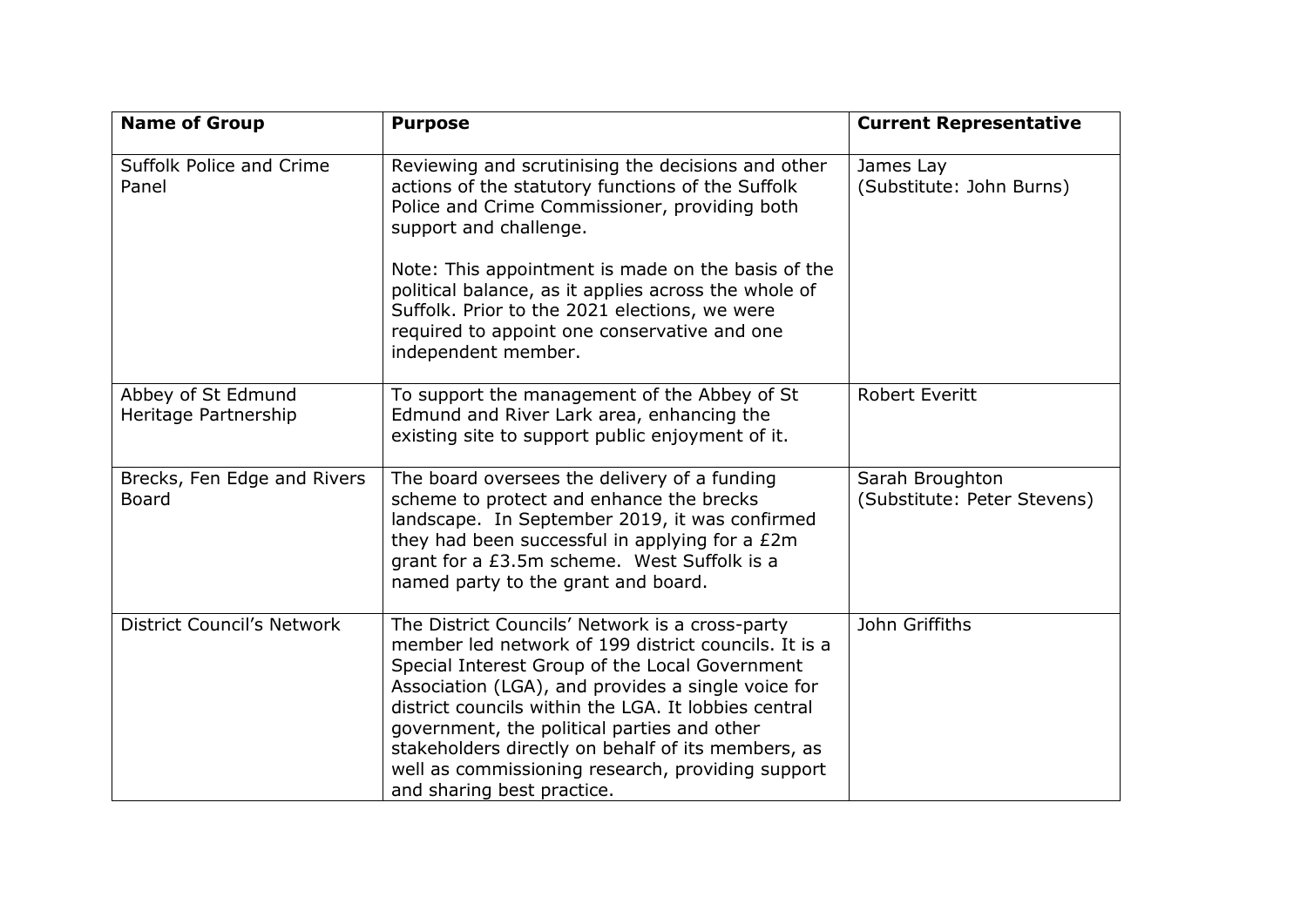| <b>Name of Group</b>      | <b>Purpose</b>                                                                                                                                                                                                                                                                                                                                                                                                                                                                                                                                                                                                                                       | <b>Current Representative</b>              |
|---------------------------|------------------------------------------------------------------------------------------------------------------------------------------------------------------------------------------------------------------------------------------------------------------------------------------------------------------------------------------------------------------------------------------------------------------------------------------------------------------------------------------------------------------------------------------------------------------------------------------------------------------------------------------------------|--------------------------------------------|
| Bury St Edmunds DMO       | The Bury St Edmunds Destination Management<br>Organisation (DMO) was formed by St<br>Edmundsbury Borough Council, in partnership with<br>OurBuryStEdmunds Business Improvement District,<br>the Bury St Edmunds Town Council, St<br>Edmundsbury Cathedral, Bury in Bloom and Gough<br>Hotels.<br>The main aim of the DMO is to increase the value of<br>tourism in Bury St Edmunds and the surrounding<br>area by encouraging more overnight visitors and<br>longer stays.                                                                                                                                                                           | Susan Glossop                              |
| East of England LGA       | The EELGA is a voluntary body funded by<br>subscription. The 50 local councils in the East of<br>England are all members. The organisation is<br>governed by the Leader or elected Mayor of each of<br>the 50 councils in the region. The full assembly of<br>the 50 leaders meets twice a year. This is a forum<br>for discussion on common issues, but importantly<br>provides a platform for all leaders to meet and hear<br>from Ministers and other policy makers on key<br>issues. Day-to-day management is provided by a<br>management committee of five Leaders who are<br>representative of the political proportionality of the<br>region. | John Griffiths                             |
| East West Rail Consortium | The Consortium was formed in 1995 with the<br>objective of promoting and securing a strategic<br>railway connecting East Anglia with Central,<br>Southern and Western England, including a spur to                                                                                                                                                                                                                                                                                                                                                                                                                                                   | Susan Glossop<br>(Substitute: David Roach) |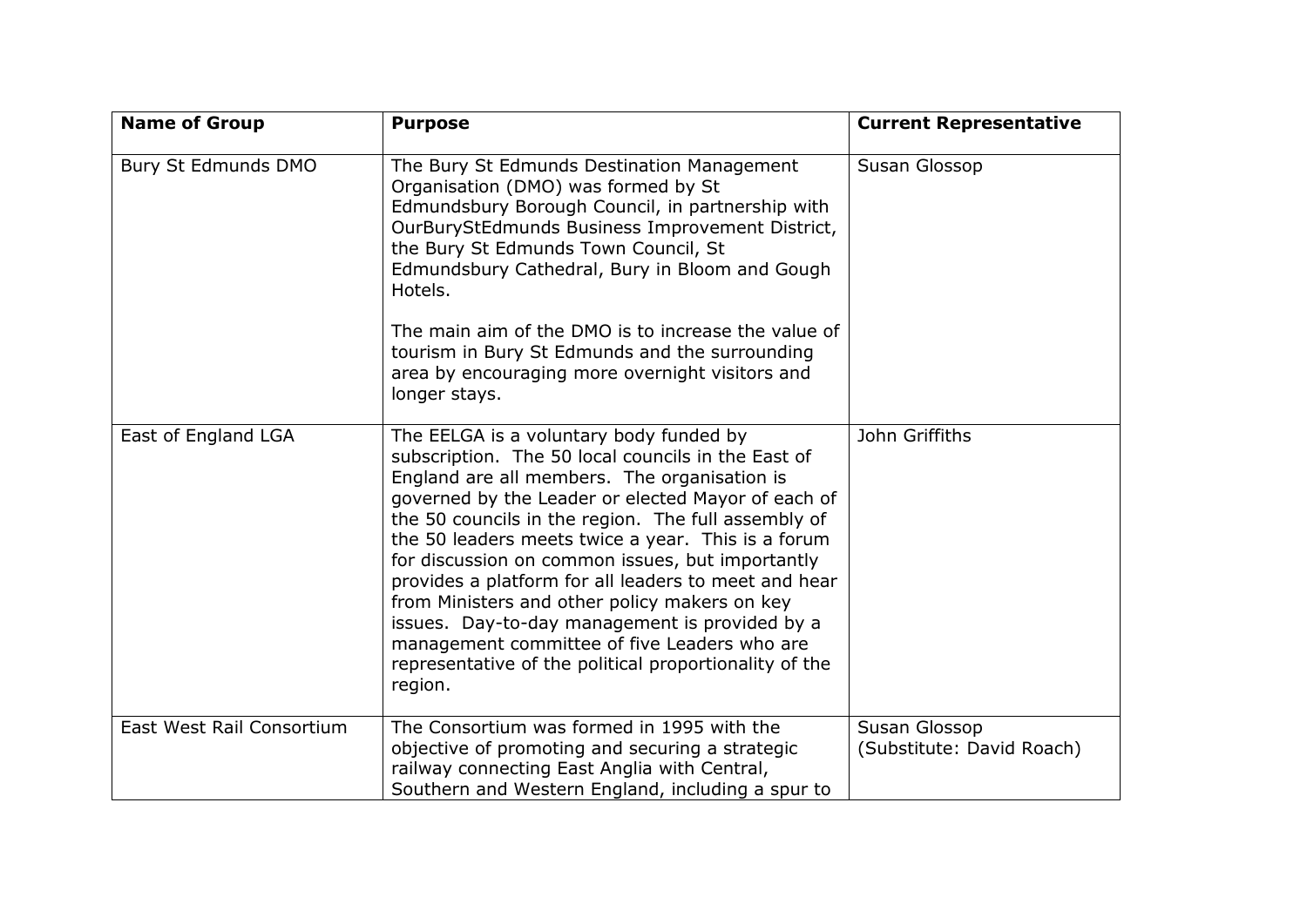| <b>Name of Group</b>                   | <b>Purpose</b>                                                                                                                                                                                                                                                                                                                                                                                                                                                                                  | <b>Current Representative</b> |
|----------------------------------------|-------------------------------------------------------------------------------------------------------------------------------------------------------------------------------------------------------------------------------------------------------------------------------------------------------------------------------------------------------------------------------------------------------------------------------------------------------------------------------------------------|-------------------------------|
|                                        | Aylesbury. This includes an Eastern Section<br>working to improve the railway connections<br>between Ipswich to Cambridge and Norwich to<br>Cambridge. The Consortium brings together local<br>authorities and Local Enterprise Partnerships<br>(LEPs), Network Rail and the Department for<br>Transport in a collaborative partnership.                                                                                                                                                        |                               |
| <b>Local Government</b><br>Association | The LGA a politically-led, cross-party organisation<br>that works on behalf of councils to ensure local<br>government has a strong, credible voice with<br>national government. It aims to influence and set<br>the political agenda on the issues that matter to<br>councils so they are able to deliver local solutions<br>to national problems.                                                                                                                                              | John Griffiths                |
| Love Newmarket BID                     | Love Newmarket Business Improvement District<br>(BID) aims to be an inventive and progressive<br>organisation run for local businesses by local<br>businesses. The BID covers a defined area of the<br>popular market town where the team works to<br>improve the trading environment and identifies<br>additional projects and services that develop the<br>town centre. The BID enhances and promotes the<br>local environment for its businesses, employees,<br>customers and the community. | Susan Glossop                 |
| New Anglia LEP                         | The LEP is advised by a Board, whose role is to<br>quide and advise the executive team to ensure<br>sharp focus on activities to help grow jobs and<br>remove the barriers to growth, for business.                                                                                                                                                                                                                                                                                             | John Griffiths                |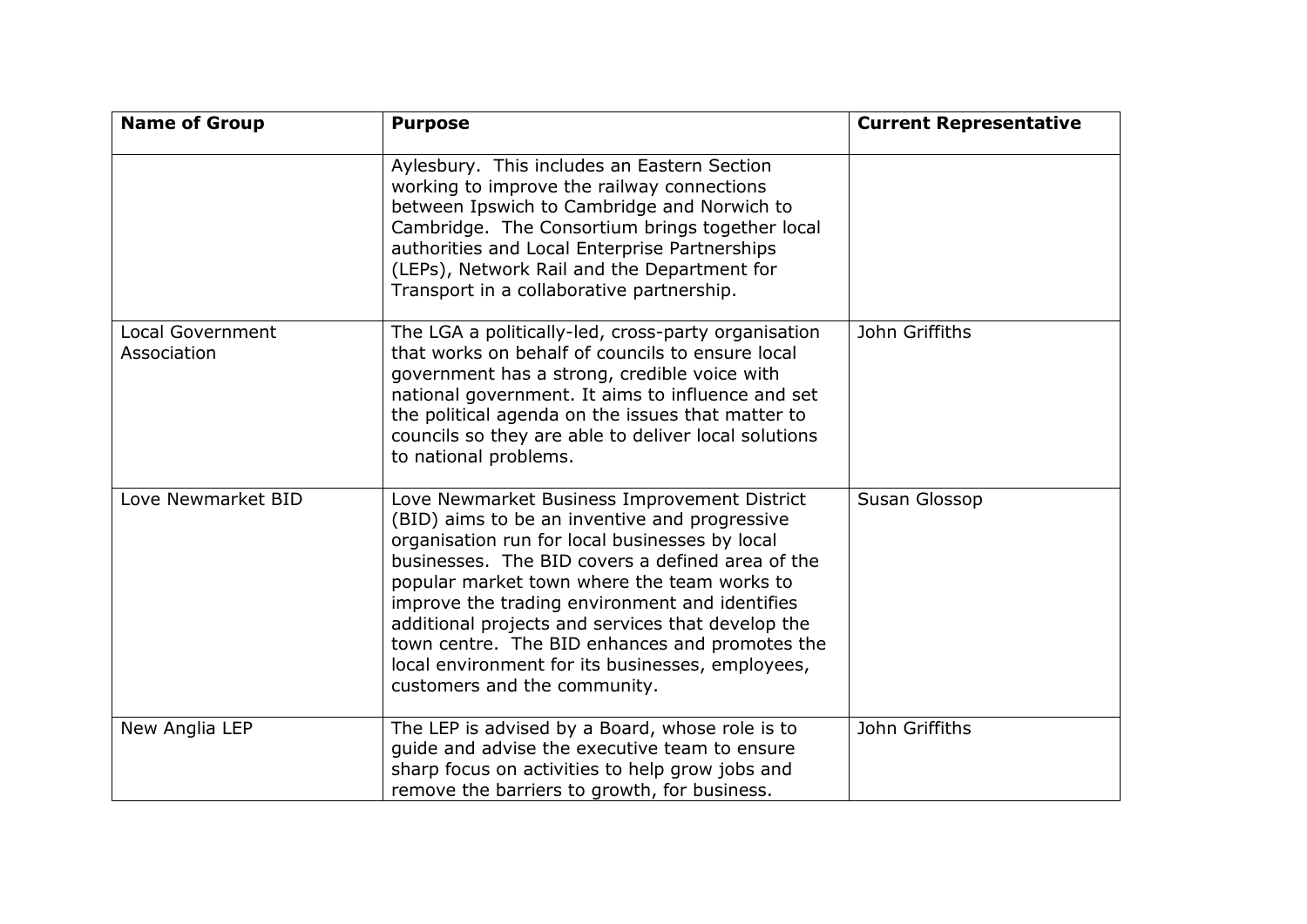| <b>Name of Group</b>                   | <b>Purpose</b>                                                                                                                                                                                                                                                                                                                                                                                                                                                                                                   | <b>Current Representative</b>            |
|----------------------------------------|------------------------------------------------------------------------------------------------------------------------------------------------------------------------------------------------------------------------------------------------------------------------------------------------------------------------------------------------------------------------------------------------------------------------------------------------------------------------------------------------------------------|------------------------------------------|
| <b>Newmarket Vision</b>                | Established in 2012, Newmarket Vision is a<br>partnership of public, private and voluntary sector<br>groups working to improve Newmarket's town<br>centre, tourism and educational opportunities,<br>traffic and community planning.                                                                                                                                                                                                                                                                             | Andy Drummond and Robert<br><b>Nobbs</b> |
| <b>ONE Haverhill</b>                   | ONE Haverhill is an independent partnership that<br>brings organisations and resources together to<br>make them more effective and efficient in the town<br>- providing ONE voice for Haverhill.<br>Members of the Board include all three tiers of local<br>government, the business sector, education, police,<br>health, voluntary sector, Havebury Housing,<br>Abbeycroft Leisure, education and the faith<br>communities $-$ all with one aim $-$ improving the<br>quality of life for people in Haverhill. | Susan Glossop and Margaret<br>Marks      |
| 'OurBuryStEdmunds'<br>(Bid4Bury) Board | The BID is managed by Bury St Edmunds Town<br>Centre Management Company Ltd. This is an<br>independent not for profit company and is<br>answerable to the Board of Directors. The Board<br>will oversee the delivery of projects and work in the<br>best interests of the Town Centre.                                                                                                                                                                                                                           | <b>Robert Everitt</b>                    |
| Our Greenest County Board              | Creating the Greenest County is an aspiration that<br>involves the whole county in enhancing the natural<br>and historic environment and responding to climate<br>change. The partnership provides an umbrella for<br>many existing projects, encourages further<br>recognition and resourcing of them and seeks to                                                                                                                                                                                              | Andrew Smith                             |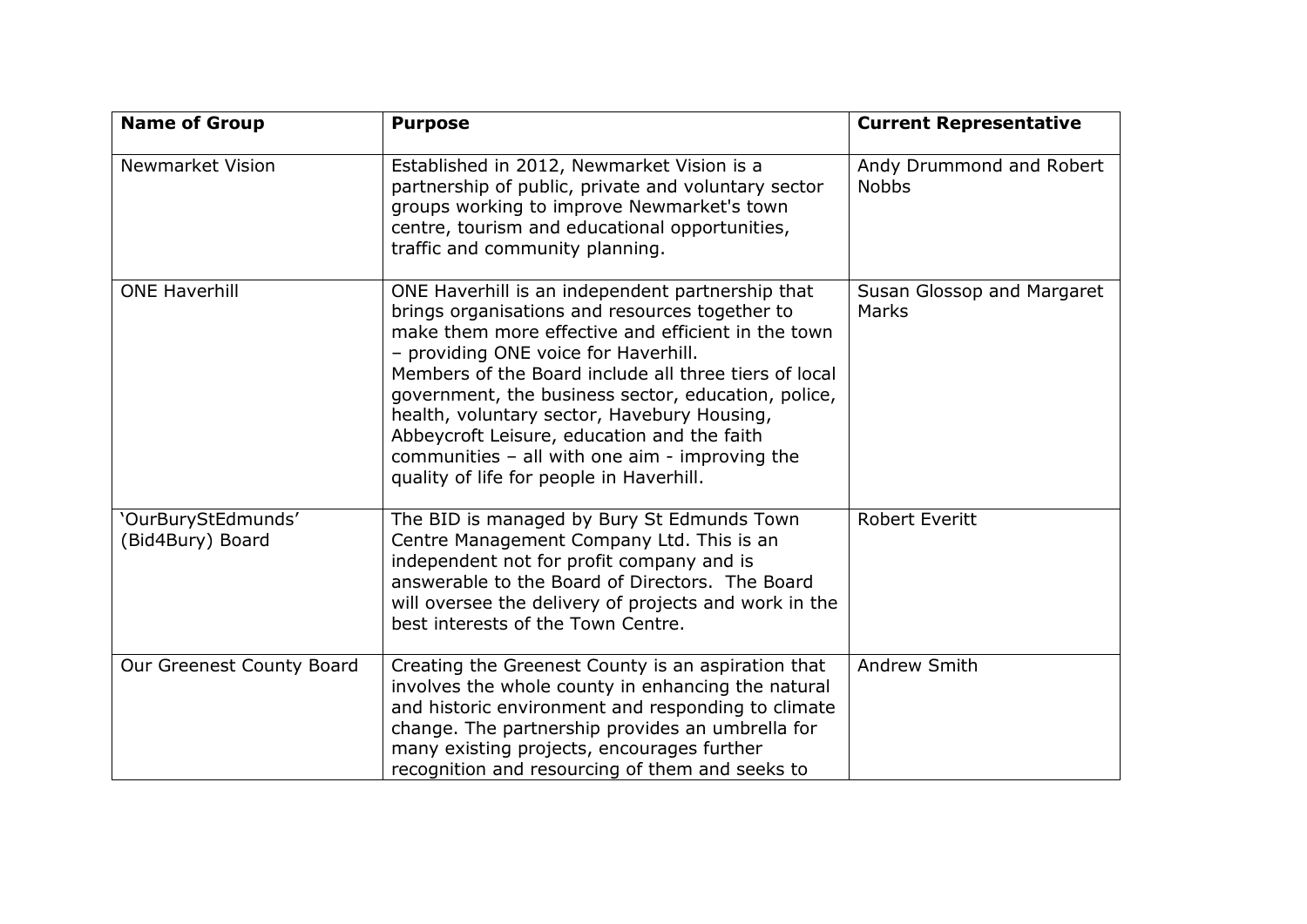| <b>Name of Group</b>                         | <b>Purpose</b>                                                                                                                                                                                                                                                                                                                                                                                                                        | <b>Current Representative</b>                         |
|----------------------------------------------|---------------------------------------------------------------------------------------------------------------------------------------------------------------------------------------------------------------------------------------------------------------------------------------------------------------------------------------------------------------------------------------------------------------------------------------|-------------------------------------------------------|
|                                              | inspire further actions in communities, businesses<br>and schools.                                                                                                                                                                                                                                                                                                                                                                    |                                                       |
| <b>Rural Services Network</b>                | The Rural Services Network (RSN) represents the<br>interests of rural service providers and their rural<br>communities in England.                                                                                                                                                                                                                                                                                                    | <b>Peter Stevens</b>                                  |
| Suffolk Health and Wellbeing<br><b>Board</b> | The Suffolk Health and Wellbeing Board was<br>established in accordance with the Health and<br>Social Care Act 2012. The Board has a duty to<br>"encourage integrated working" between health,<br>care, police and other public services in order to<br>improve wellbeing outcomes for Suffolk. It is<br>responsible for delivery of the Joint Strategic Needs<br>Assessment and the county's Joint Health and<br>Wellbeing Strategy. | <b>Robert Everitt</b><br>(Substitute: John Augustine) |
| Suffolk Flood Risk<br>Management             | The Sub-Committee is responsible for reviewing<br>and influencing decision making in relation to the<br>Suffolk Flood Risk Management Strategy.                                                                                                                                                                                                                                                                                       | Carol Bull<br>(Substitute: David Roach)               |
| Suffolk Joint Emergency<br>Panel             | To support the co-ordination and management of<br>emergency planning across Suffolk                                                                                                                                                                                                                                                                                                                                                   | <b>Robert Everitt</b><br>(Substitute: Mike Chester)   |
| Suffolk Waste Partnership                    | The Suffolk Waste Partnership (SWP) is a strategic<br>partnership of the county, district/borough councils,<br>who work together to continuously improve waste<br>management services throughout Suffolk. The SWP<br>has created a Joint Municipal Waste Management<br>Strategy 2003-2020, which sets out the strategic                                                                                                               | <b>Peter Stevens</b>                                  |